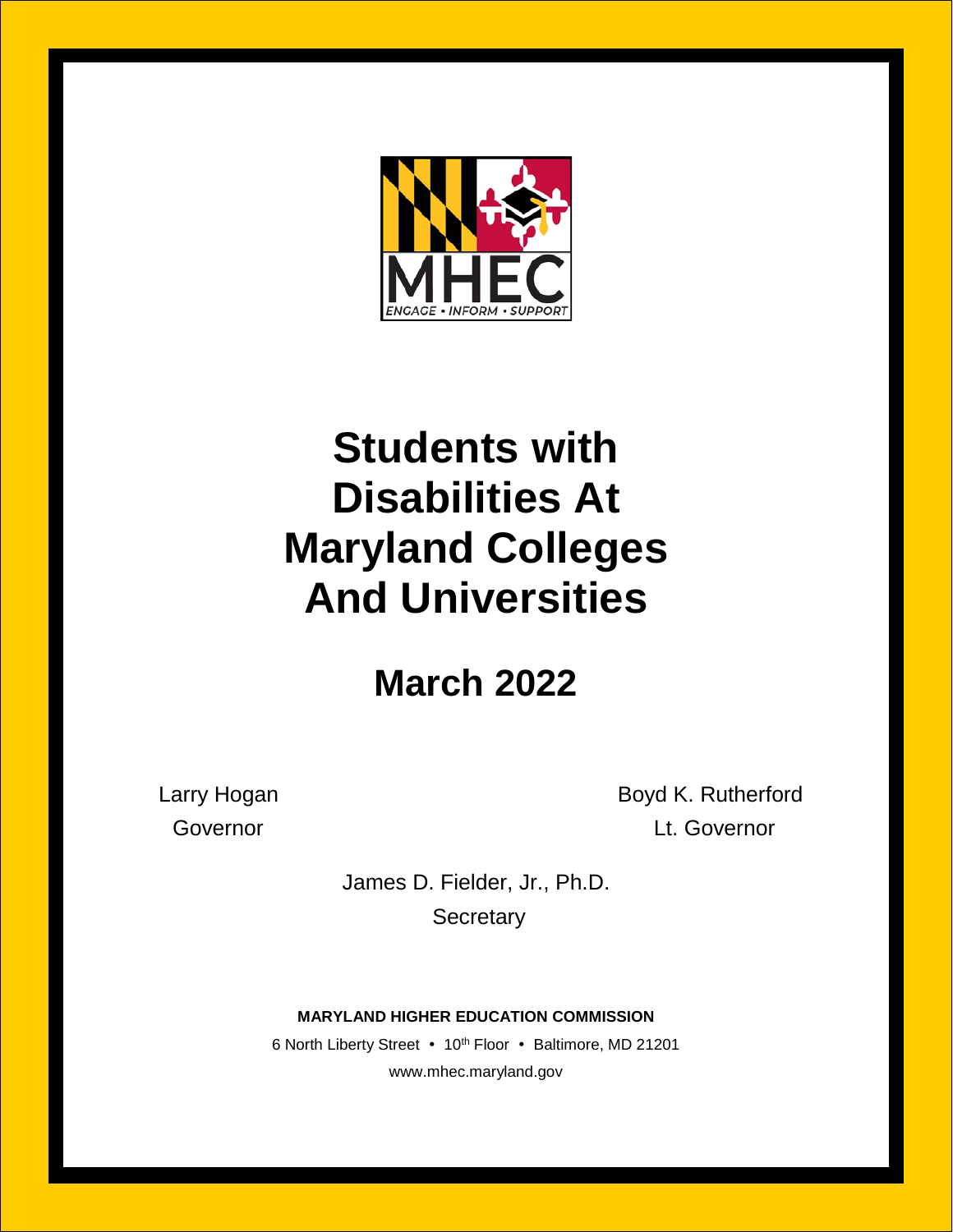This annual report discusses data on the numbers of students who registered with disability services<sup>[1](#page-1-0)</sup> at Maryland colleges and universities and their completion and retention outcomes. To better understand higher education outcomes for students with disabilities in Maryland, the Maryland Higher Education Commission (MHEC), in collaboration with the Maryland Department of Disabilities and in partnership with the state's higher education institutions, created a survey administered to colleges and universities<sup>[2](#page-1-1)</sup> to collect these data in aggregate form. The information may be used to improve policies and practices to support the success of students with disabilities.

As noted on the Maryland Department of Disabilities website, "Federal law (the Individuals with Disabilities Education Improvement  $Act^3$  $Act^3$ ) and Maryland state laws require that all students with disabilities be provided a 'free, appropriate public education' that helps them learn and prepares them for employment and daily living. This means local public school districts will provide individualized or special education and related services to students with disabilities from birth until they leave high school. Students who leave high school prior to their 22nd birthday will no longer be eligible for these services."

**Higher Education in Maryland is held to several federal laws which dictate and mandate how colleges and universities interact with and provide services to students with disabilities.** These laws include the Americans with Disabilities Act (as Amended in 2008), Section 504 of the Rehabilitation Act of 1973, the Family Educational Rights and Privacy Act, and the Fair Housing Act. The ADA National Network website<sup>[4](#page-1-3)</sup> provides the following summary regarding a college or university's responsibility to students with disabilities:

"Both public and private colleges and universities must provide equal access to postsecondary education for students with disabilities. Title II of the ADA covers publicly-funded universities, community colleges and vocational schools. Title III of the ADA covers privately-funded schools. All public or private schools that receive federal funding are required under Section 504 of the Rehabilitation Act to make their programs accessible to students with disabilities.

All the programs of postsecondary institutions, including extracurricular activities, must be accessible to students with disabilities. The schools can do this in several ways: by providing architectural access to buildings, including residential facilities; by providing aids and services necessary for effective communication, like sign language interpreters, Braille or electronic formats and assistive listening devices; and by modifying policies, practices and procedures, such as testing accommodations and access to school facilities for service animals. Accommodations and program modifications should be individually designed to meet the needs of the student with a disability.

<span id="page-1-0"></span><sup>&</sup>lt;sup>1</sup> For the purposes of this report, the terms disability services and disability services office will be used throughout for consistency. It is important to note that the name of this office can vary from campus to campus.

<span id="page-1-1"></span><sup>2</sup> Surveys are administered annually to Maryland's 16 community colleges, 13 four-year public institutions, and 13 stateaided independent colleges and universities. 3 <https://sites.ed.gov/idea/>

<span id="page-1-2"></span>

<span id="page-1-3"></span><sup>4</sup> <https://adata.org/faq/what-are-public-or-private-college-universitys-responsibilities-students-disabilities>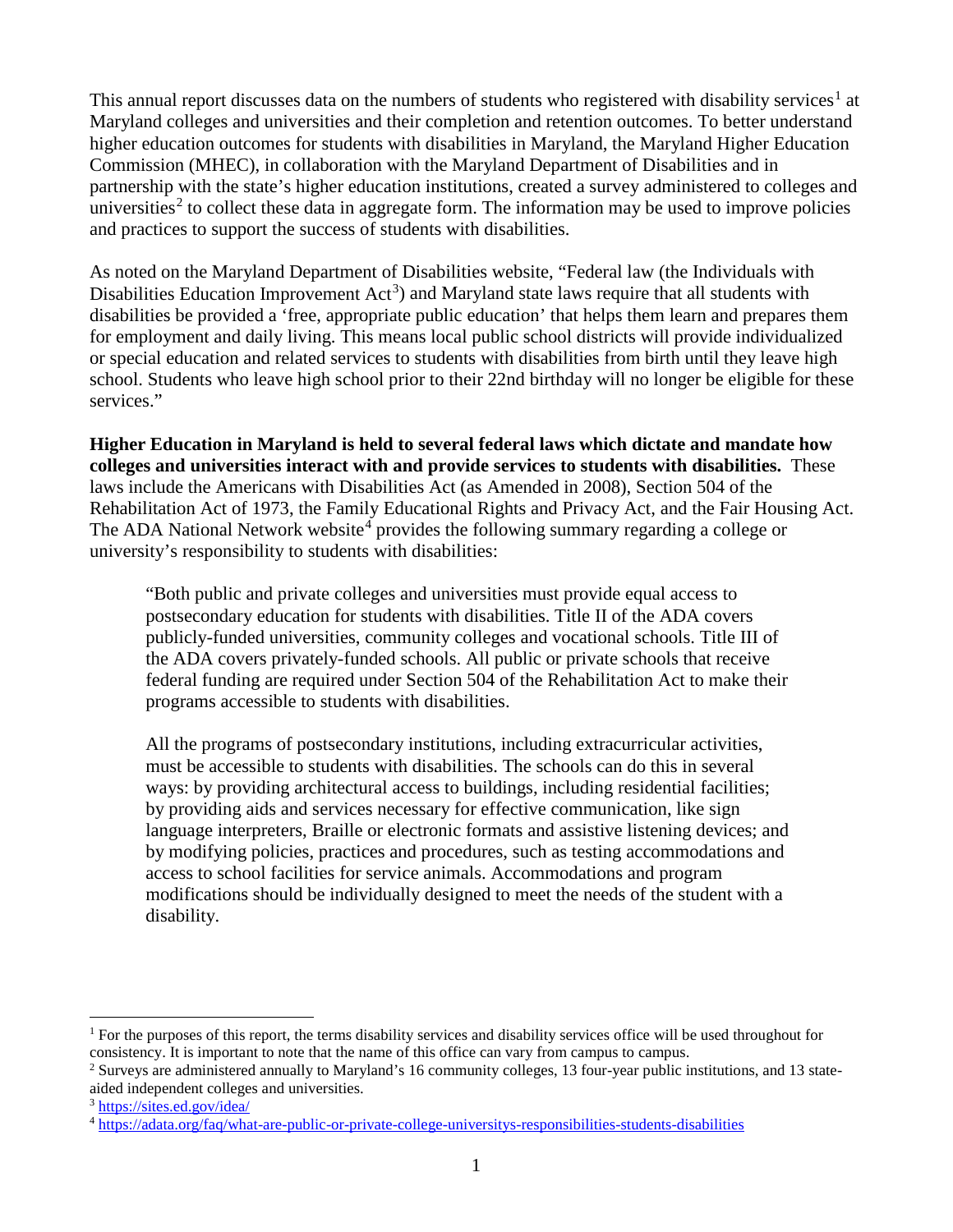Accommodations and modifications of policies and practices are not required when it would fundamentally alter the nature of the service, program, or activity or give rise to an undue financial or administrative burden.

Postsecondary institutions often have an office that coordinates accommodations for students with disabilities. The student should notify the appropriate person or institutional office well in advance of the needed modification or accommodation."

Under these laws, students in higher education must self-identify as having a disability (with appropriate documentation) to receive necessary supports and accommodations. Evidence shows that less than a third of students who identify in K-12 school as having a disability go on to self-identify as such in post-secondary education. As self-reporting is the only way to identify these students, **figures in this report should not be interpreted as representative of all students with a disability in higher education**. [5](#page-2-0)

In fiscal year 2020, 15,873 undergraduate students and 1,468 graduate students were registered with their institutions' disability services office as students with disabilities<sup>[6](#page-2-1)</sup>, which represents 3.8% of all **students enrolled in fiscal year 2020** (the same percentage as in fiscal year 2019). Specifically, this represents **4.4% of undergraduate students and 1.7% of graduate students enrolled**.

#### **Four-Year Institutions**

In fiscal year 2020<sup>[7](#page-2-2)</sup>, Maryland's four-year public and state-aided independent institutions reported that 9,436 students were registered as students with disabilities with disability services. Four-year public institutions reported 5,141 undergraduate students and 809 graduate students while state-aided independent institutions reported 2,827 undergraduate students and 659 graduate students (see Appendix 1).

Maryland's four-year public and state-aided independent institutions also reported on the retention rates of first-time, full-time, degree- or certificate-seeking students who were registered with the disability services office and enrolled in Fall 2019. Appendix 2 compares these data with the outcomes of the entire cohort of first-time, full-time, degree- or certificate-seeking students starting that year. To understand their retention rates, institutions reported the number of students who were registered with disability services and enrolled in Fall 2019, and who returned to the institution in Fall 2020. Appendix 2 compares the data for undergraduates with the general undergraduate population. The data show that undergraduate students attending Maryland's four-year public institutions and state-aided independent institutions who are registered with their disabilities services office **have retention rates comparable to those for the general undergraduate population.**

<span id="page-2-0"></span> $<sup>5</sup>$  For citations and more complete background information on students with disabilities in Maryland and the nation, please</sup> refer to [previous MHEC reports on this subject.](https://mhec.maryland.gov/publications) For a deeper discussion about data in these reports not representing all disabled students, please refer to our [2018 Report on Students with Disabilities](https://mhec.maryland.gov/publications/Documents/Research/AnnualReports/2018ReportonStudentswithDisabilities.pdf) at Maryland Colleges and Universities.

<span id="page-2-1"></span><sup>&</sup>lt;sup>6</sup> Students registered with their institutions' disability services office in this report's analysis include those who have permanent or temporary disabilities.

<span id="page-2-2"></span> $7$  July 1, 2019 to June 30, 2020.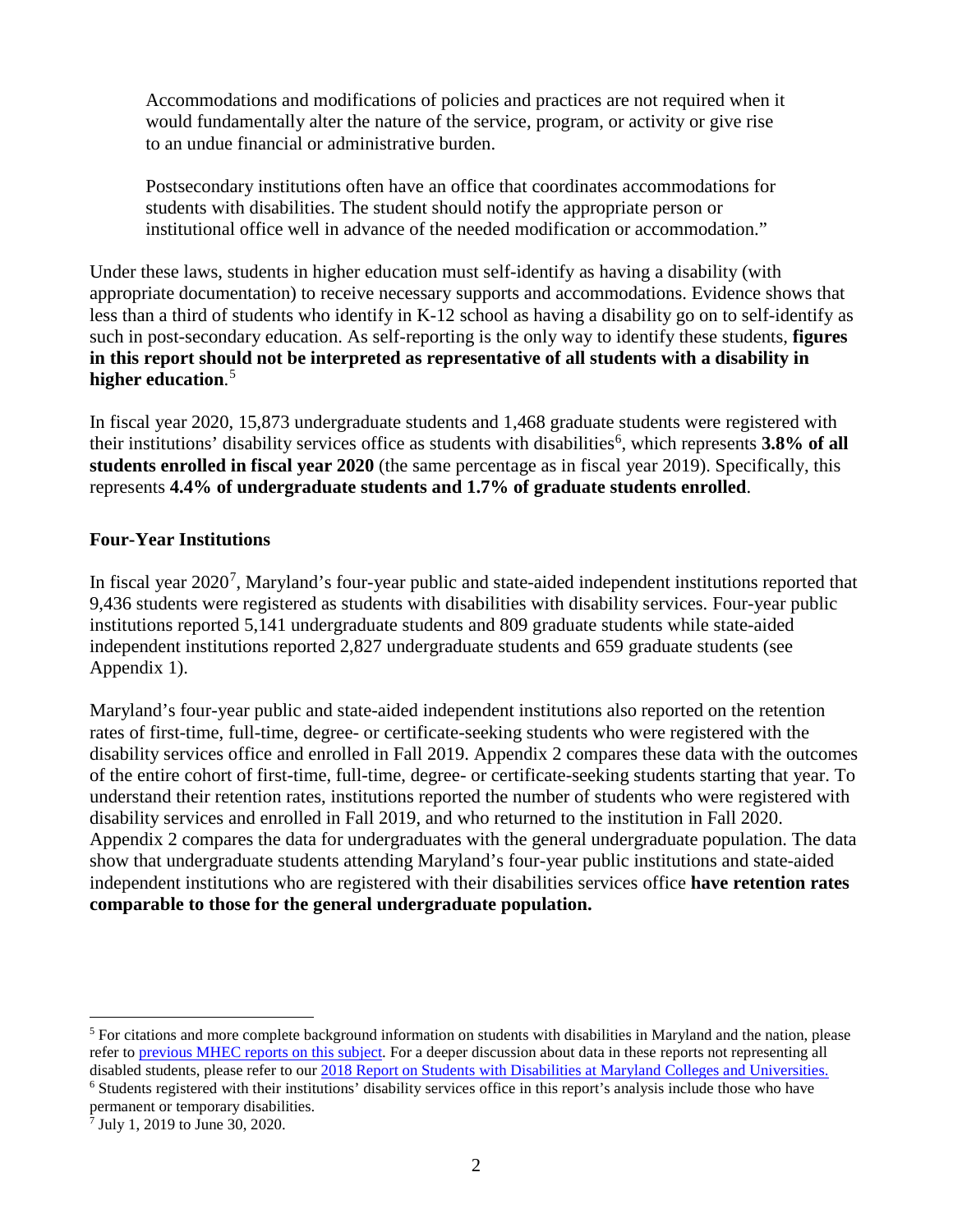#### **Community Colleges**

In fiscal year 2020, 7,905 undergraduate students registered with the disability services office of their community college campus. **This represents 5% of the total undergraduate enrollment at Maryland's community colleges** (see Appendix 1).

Maryland's community colleges report outcome data for these students using the Degree Progress Analysis model<sup>[8](#page-3-0)</sup>. Appendix 3 compares outcomes between all students starting in Fall 2016, and the subset of this group who registered with disability services. The Degree Progress Analysis shows that **44.5% of the undergraduate students registered with disability services offices either graduated or transferred within four years** after initial enrollment. The rate is **8.5 percentage points lower than the statewide graduation/transfer rate of 53%** (Fall 2016 cohort), but this gap is smaller than the 10-point gap in the 2021 report.

Appendix 3 also indicates that undergraduate students registered with disabilities services offices **have a successful persister rate (74%) comparable to the statewide rate (71%)**. A successful persister rate is a rate which includes students within the cohort who, within four years, graduate or transfer, are still enrolled at the institution, or who complete at least 30 credits or more with a GPA of 2.00 or better<sup>[9](#page-3-1)</sup>.

The successful persister rate for the 2016 cohort is 2 points higher than that of the 2015 cohort despite 40 fewer successful persister students registered with disability offices students in the 2016 class. **There was a 5% drop in the number of students registered with disability services between 2015 and 2016.**

#### **Conclusion**

Data collected from Maryland's community colleges, four-year public institutions, and state-aided independent institutions indicate that students are seeking accommodations for their disabilities. Students attending Maryland's colleges and universities who were identified in the survey as registering for disability services had second-year retention rates and successful persister rates that were comparable to the overall cohort. **This suggests that students who seek disability services are obtaining the support and accommodations needed to successfully persist in their studies.**

For next year's report, the data collected by MHEC will allow for additional outcome measures to be analyzed for students with disabilities, including six-year graduation rates for students enrolled in the state's four-year institutions. MHEC will also continue to collect Degree Progress Analysis data for this population to help community colleges track their success, gain insight into how these students compare to the overall student population, and help identify ways to ensure they are receiving the supports they need.

<span id="page-3-0"></span><sup>&</sup>lt;sup>8</sup> The Degree Progress Analysis is a cohort model used to report the progress toward degree completion of community college students. It incorporates measures of success including completion and transfer rates to other institutions and successful persisting as indicators of progress. Specifically, the measure tracks the success of first-time full- and part-time students over four years who have attempted at least 18 credit hours within the first two years of initial enrollment.

<span id="page-3-1"></span><sup>9</sup> Students included in the Graduation/Transfer Rate are also included in the Successful Persister Rate.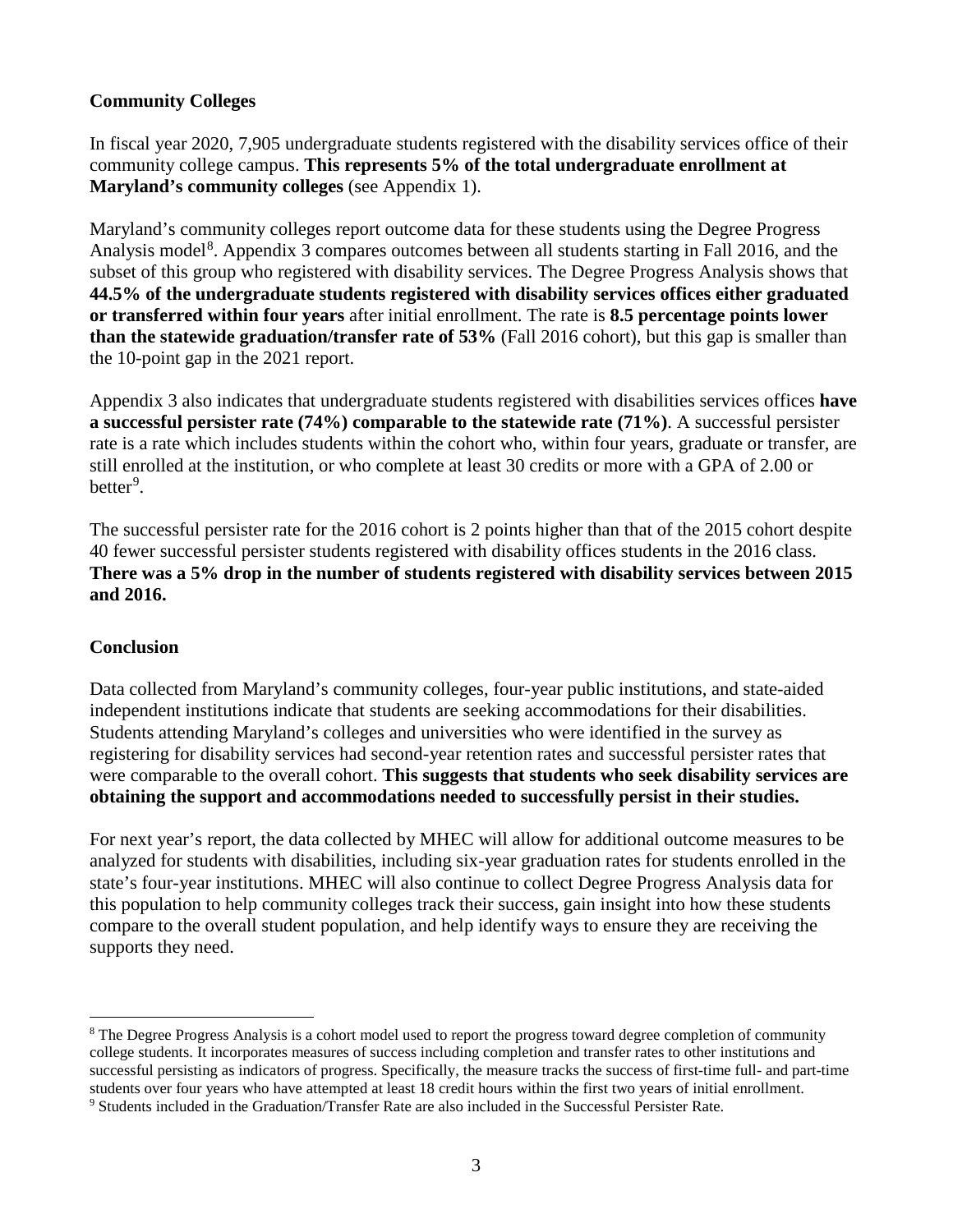### **Appendix 1**

#### **Students Registered with Disability Services at Maryland Colleges and Universities: 2020-2019 Enrollment Trends**

|                                            |                                                                                         | <b>FY 2020: Undergraduate Students</b>                        |                                          | FY 2019: Undergraduate Students   |                                                               |                                          |  |  |
|--------------------------------------------|-----------------------------------------------------------------------------------------|---------------------------------------------------------------|------------------------------------------|-----------------------------------|---------------------------------------------------------------|------------------------------------------|--|--|
|                                            | 12-month<br>enrollment                                                                  | <b>Registered</b><br>with<br>disability<br>services<br>office | <b>Percent of</b><br>total<br>population | 12-month<br>enrollment            | <b>Registered</b><br>with<br>disability<br>services<br>office | <b>Percent of</b><br>total<br>population |  |  |
| Four-Year<br>Public<br>Institutions        | 176,058                                                                                 | 5,141                                                         | 2.9%                                     | 174,660                           | 4,961                                                         | 2.8%                                     |  |  |
| State-Aided<br>Independent<br>Institutions | 29,073                                                                                  | 2827                                                          | 9.7%                                     | 29,223                            | 2,830                                                         | 9.7%                                     |  |  |
| Community<br>Colleges                      | 159,058                                                                                 | 7905                                                          | 5.0%                                     | 163,749                           | 8,023                                                         | 4.9%                                     |  |  |
|                                            |                                                                                         |                                                               |                                          |                                   |                                                               |                                          |  |  |
|                                            |                                                                                         | <b>FY 2020: Graduate Students</b>                             |                                          | <b>FY 2019: Graduate Students</b> |                                                               |                                          |  |  |
|                                            | <b>Registered</b><br>with<br>disability<br>12-month<br>services<br>office<br>enrollment |                                                               | <b>Percent of</b><br>total<br>population | 12-month<br>enrollment            | <b>Registered</b><br>with<br>disability<br>services<br>office | <b>Percent of</b><br>total<br>population |  |  |
| Four-Year<br>Public<br>Institutions        | 51,493                                                                                  | 809                                                           | 0.9%                                     | 52,080                            | 776                                                           | 1.5%                                     |  |  |
| State-Aided<br>Independent<br>Institutions | 36,565                                                                                  | 659                                                           | 1.1%                                     | 36,638                            | 641                                                           | 1.7%                                     |  |  |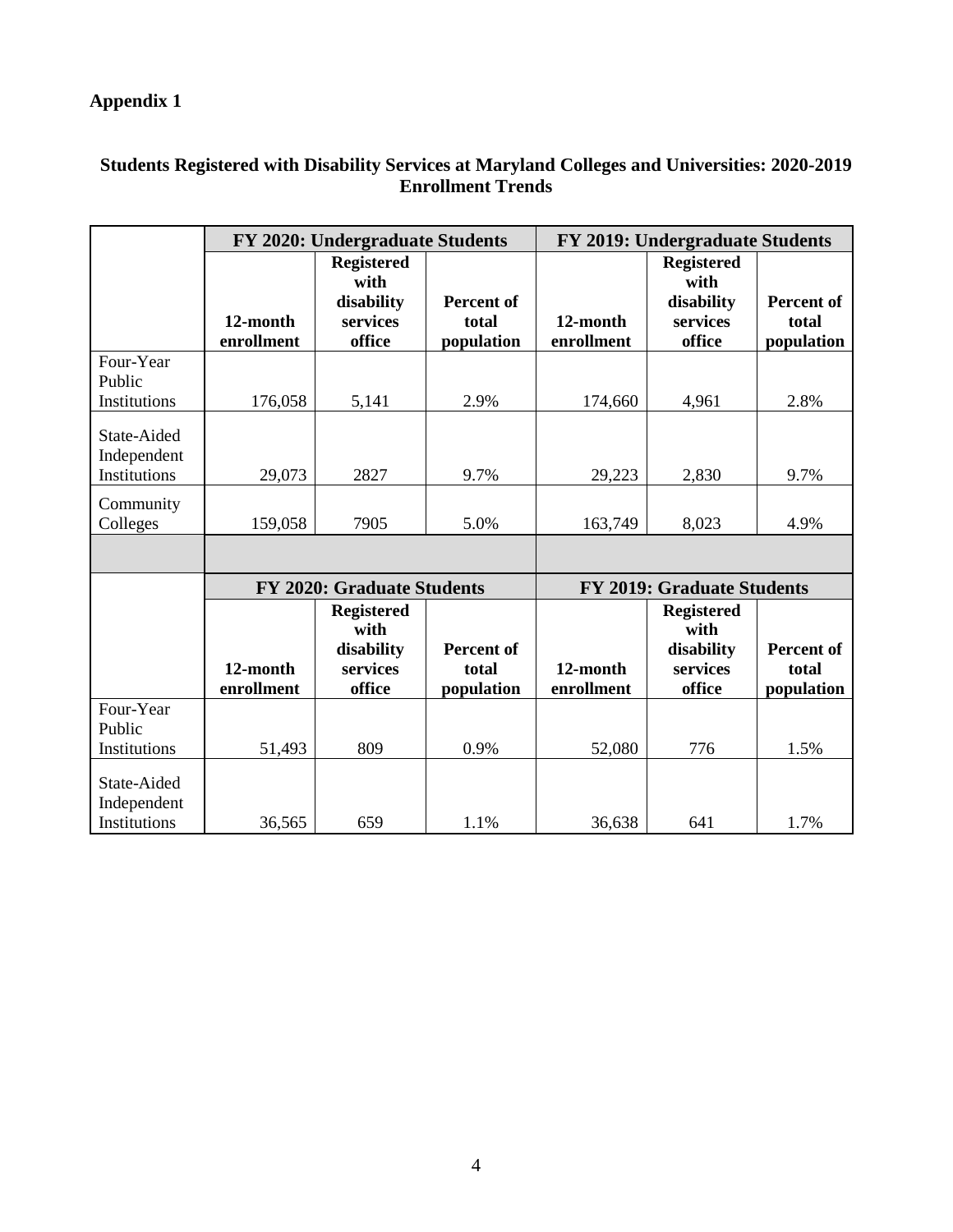#### **Appendix 1 continued**

#### **Students Registered with Disability Services at Maryland Colleges and Universities: 2018-2017 Enrollment Trends**

|                                            |                                                                                         | FY 2018: Undergraduate Students                               |                                          | FY 2017: Undergraduate Students   |                                                               |                                          |  |  |
|--------------------------------------------|-----------------------------------------------------------------------------------------|---------------------------------------------------------------|------------------------------------------|-----------------------------------|---------------------------------------------------------------|------------------------------------------|--|--|
|                                            | 12-month<br>enrollment                                                                  | <b>Registered</b><br>with<br>disability<br>services<br>office | <b>Percent of</b><br>total<br>population | 12-month<br>enrollment            | <b>Registered</b><br>with<br>disability<br>services<br>office | <b>Percent of</b><br>total<br>population |  |  |
| Four-Year<br>Public<br>Institutions        | 172,181                                                                                 | 4,567                                                         | 2.7%                                     | 169,986                           | 4,300                                                         | 2.5%                                     |  |  |
| State-Aided<br>Independent<br>Institutions | 29,121                                                                                  | 2,926                                                         | 10.0%                                    | 29,277                            | 2,692                                                         | 9.2%                                     |  |  |
| Community<br>Colleges                      | 165,375                                                                                 | 7,809                                                         | 4.7%                                     | 172,695                           | 7,837                                                         | 4.5%                                     |  |  |
|                                            |                                                                                         |                                                               |                                          |                                   |                                                               |                                          |  |  |
|                                            |                                                                                         | <b>FY 2018: Graduate Students</b>                             |                                          | <b>FY 2017: Graduate Students</b> |                                                               |                                          |  |  |
|                                            | <b>Registered</b><br>with<br>disability<br>12-month<br>services<br>enrollment<br>office |                                                               | <b>Percent of</b><br>total<br>population | 12-month<br>enrollment            | <b>Registered</b><br>with<br>disability<br>services<br>office |                                          |  |  |
| Four-Year<br>Public<br>Institutions        | 52,911                                                                                  | 680                                                           | 1.3%                                     | 52,422                            | 692                                                           | 1.3%                                     |  |  |
| State-Aided<br>Independent<br>Institutions | 35,713                                                                                  | 493                                                           | 1.4%                                     | 34,224                            | 447                                                           | 1.3%                                     |  |  |

Notes:

The trend data (Maryland and IPEDS data) does not include the University of Maryland Eastern Shore (UMES) for FY 2017, FY 2018 and FY 2019. In Spring 2020, MHEC was notified that the University's data were incorrect for the three years of submissions; therefore, MHEC removed the institution's data from analysis, which results in different totals and subtotals than previously published reports. FY 2020 data once again include UMES.

Data include counts of students registered with disability services office from the Maryland Survey and total 12-month enrollment from *Integrated Postsecondary Education Data System (IPEDS), U.S. Department of Education. National Center for Education Statistics.* Washington, DC. FY 2020 data retrieved December 2021 from http://nces.ed.gov.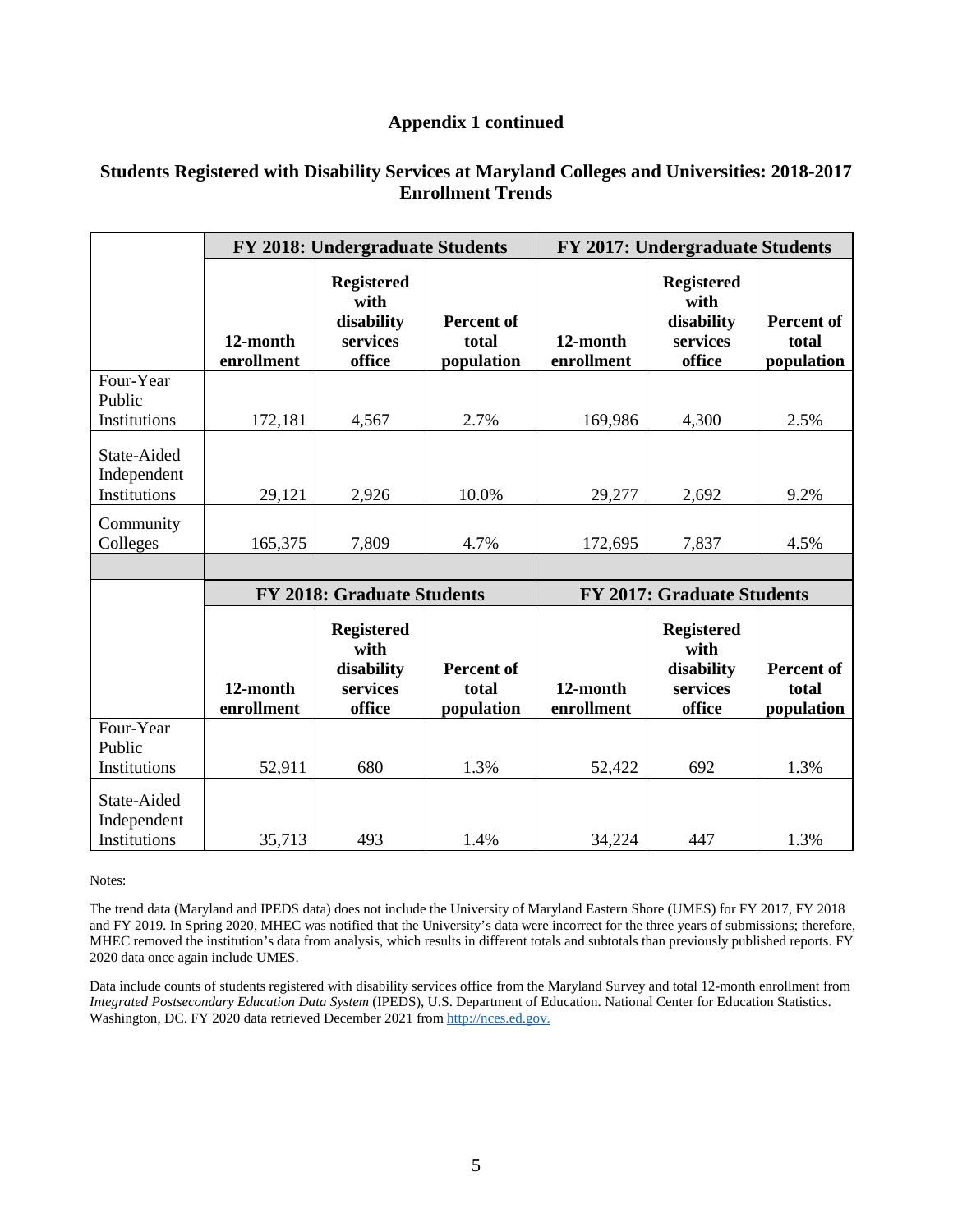#### **Appendix 2**

|                                            | <b>Fall 2020</b> |                                                               | <b>Fall 2019</b> |                                                               | <b>Fall 2018</b> |                                                               | <b>Fall 2017</b> |                                                               |
|--------------------------------------------|------------------|---------------------------------------------------------------|------------------|---------------------------------------------------------------|------------------|---------------------------------------------------------------|------------------|---------------------------------------------------------------|
| <b>Total</b>                               |                  | <b>Registered</b><br>with<br>disability<br>services<br>office | <b>Total</b>     | <b>Registered</b><br>with<br>disability<br>services<br>office | <b>Total</b>     | <b>Registered</b><br>with<br>disability<br>services<br>office | <b>Total</b>     | <b>Registered</b><br>with<br>disability<br>services<br>office |
| Four-Year<br>Public<br>Institutions        | 84.9%            | 84.4%                                                         | 85.8%            | 85.5%                                                         | 84.9%            | 83.4%                                                         | 85.7%            | 87.1%                                                         |
| State-Aided<br>Independent<br>Institutions | 81.8%            | 82.8%                                                         | 84.8%            | 85.4%                                                         | 84.8%            | 82.8%                                                         | 85.3%            | 85.1%                                                         |
| Statewide                                  | 84.0%            | 83.7%                                                         | 86.2%            | 85.4%                                                         | 84.9%            | 83.1%                                                         | 85.2%            | 86.1%                                                         |

#### **First-time, Full-time Undergraduate Students Registered with Disability Services at Maryland Colleges and Universities: 2017-2020 Retention Trends**

Notes: Retention rates at four-year colleges and universities give the percentage of a given cohort of first-time, full-time undergraduate students who returned to the same institution for the following fall.

Data for the University of Maryland Eastern Shore is not in the trend data for FY 2017, FY 2018, or FY 2019 due to the institution's inability to accurately or appropriately retrieve the data. Their data has been removed from the students with disabilities data and from the Integrated Postsecondary Education Data System (IPEDS) data which makes this report have different data from previous reports.

Total retention rates are obtained from *Integrated Postsecondary Education Data System* (IPEDS), U.S. Department of Education. National Center for Education Statistics. Washington, DC. Fall 2019 cohort data (seen under 2020 above) was retrieved December 2021 from http://nces.ed.gov.